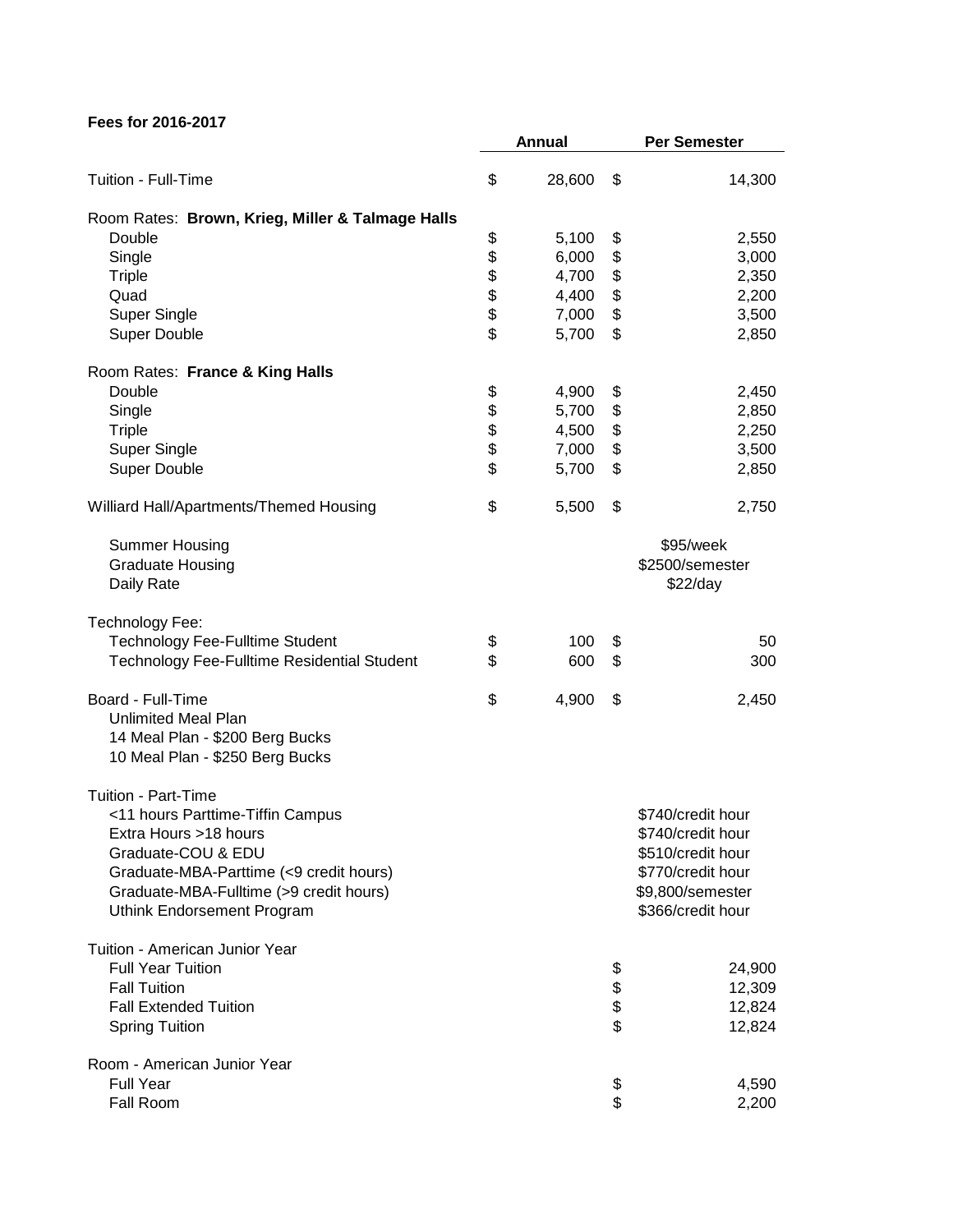| <b>Fall Extended Room</b>                       | \$<br>2,380       |
|-------------------------------------------------|-------------------|
| Spring Room                                     | \$<br>2,380       |
| Summer School for 2016:                         |                   |
| Undergraduate-Tiffin Campus                     | \$495/credit hour |
| Graduate-COU & EDU                              | \$495/credit hour |
| Graduate-MBA                                    | \$750/credit hour |
| Graduate-MBA-Fulltime                           | \$9,555/semester  |
| Heidelberg @ Heidelberg                         | \$6,000           |
| Other Fees:                                     |                   |
| <b>Audit Fee</b>                                | \$315             |
| <b>Contract Fee</b>                             | $$45$ /year       |
| Credit by Exam-Graduate                         | \$100/course      |
| Credit by Exam-Undergrad                        | \$40/hour         |
| Credit by Exam-Undergrad-Test                   | \$75              |
| Enrollment Fee-Non Refundable after May 1, 2015 | \$250             |
| <b>Graduation Fee</b>                           | \$105             |
| International Insurance                         | \$120/month (Est) |
| Late Graduation Application Fee                 | \$25              |
| Lost Key                                        | \$100/key         |
| New Id                                          | \$25              |
| <b>Parking Fee-Commuter</b>                     | \$25/year         |
| Parking Fee-Resident                            | \$50/year         |
| Parking Fee-Temporary                           | $$1$ /day         |
| <b>Parking Fines</b>                            | \$25-\$50         |
| <b>Private Music Lessons</b>                    | \$250/hour        |
| <b>Returned Check Fee</b>                       | \$25/check        |
| Transcripts                                     | \$5/transcript    |

# **Undergraduate Lab Fees:**

### **Anthropology Fees:**

| ANT 347 | \$500/course (estimated) |
|---------|--------------------------|
| ANT 250 | \$85/course              |
| ANT 251 | \$85/course              |

### **Art Lab Fees:**

| ART 102 |  |
|---------|--|
| ART 103 |  |
| ART 131 |  |
| ART 312 |  |
| ART 355 |  |
| ART 358 |  |

# **Athletic Training Lab Fees:**

\$30/course \$50/course \$30/course \$40/credit hour \$20/course \$20/course

ATR 171 \$15/course ATR 180 \$35/course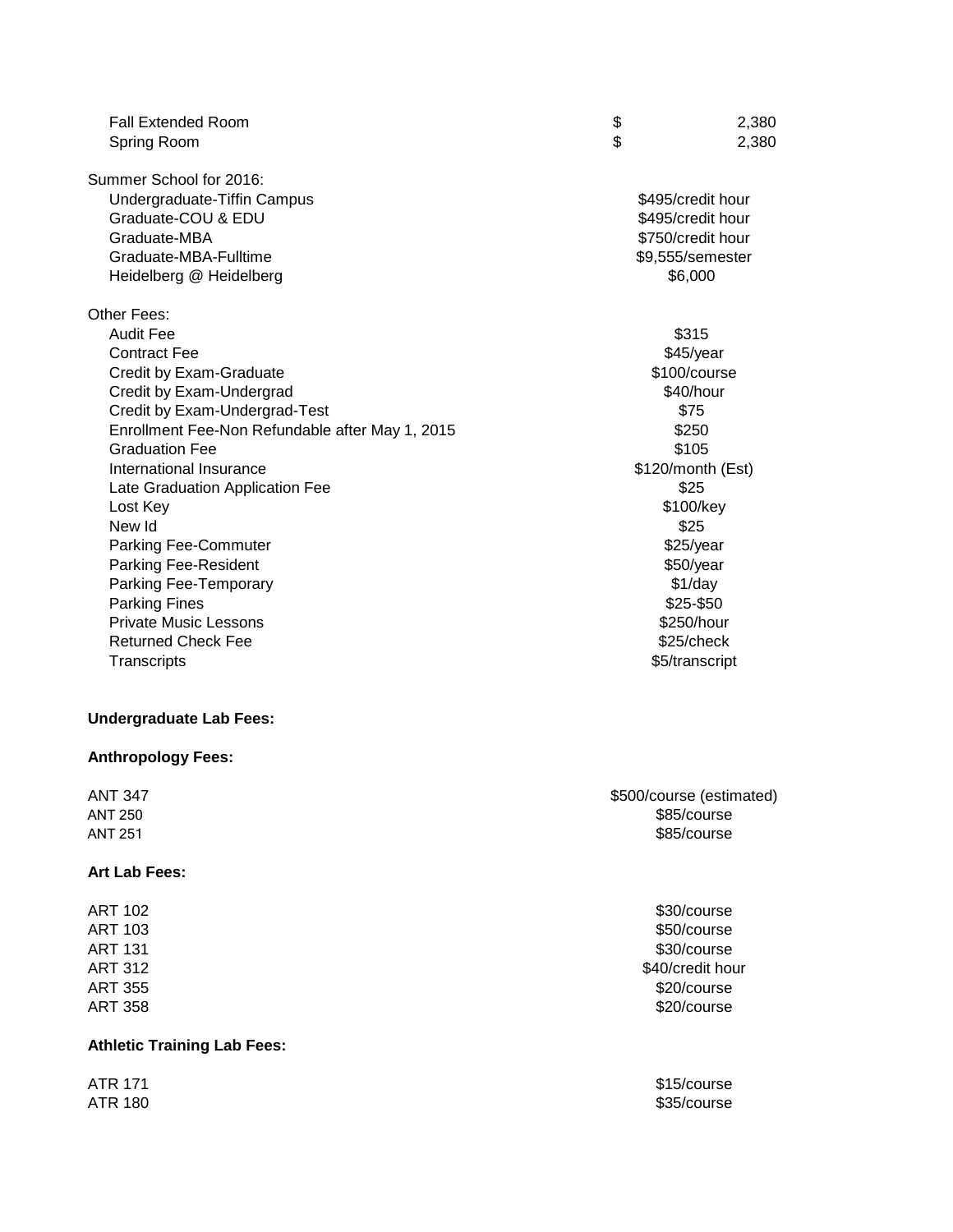#### **Biology Lab Fees:**

#### **Chemistry Lab Fees:**

CHM 103 **\$25/course**  $CHM$  105  $$30/c$ ourse CHM 111 **330/course** CHM 112 **\$25/course**  $CHM$  201  $$25/course$ CHM 202 \$25/course CHM 305 **\$25/course** CHM 307 **S25/course CHM** 307 CHM 308 **\$25/course** CHM 404 \$25/course CHM 405 **\$25/course** CHM 409 **\$25/course** CHM 409-Trip \$600 CHM 410 **\$25/course** CHM 412 **\$25/course** CHM 417 **\$25/course** CHM 475 **\$25/course** CHM 476 \$25/course

### **Education Lab Fees:**

EDU 220 \$110/course EDU 225 \$45/course EDU 227 \$30/course EDU 228 \$30/course EDU 229 \$30/course EDU 230 \$50/course EDU 322 \$75/course EDU 345; EDU 350 \$100/course \$100/course \$100/course \$100/course \$100 EDU 416 \$150/course EDU 426 \$300/course EDU 427 \$300/course EDU 428 \$300/course EDU 430 \$300/course

**Geology Lab Fees:**

ATR 225 \$15/course ATR 252 \$27/course

BIO 110L \$65/course BIO 123L \$35/course \$35/course \$35/course \$35/course \$35/course \$35/course \$35/course \$35/course \$35/course \$35/ BIO 115 \$15/course BIO 223 \$15/course BIO 324 \$25/course BIO 365 \$50/course \$50.000 \$50.000 \$50.000 \$50.000 \$50.000 \$50.000 \$50.000 \$50.000 \$50.000 \$50.000 \$

GEO 305/306 \$900-\$1100/course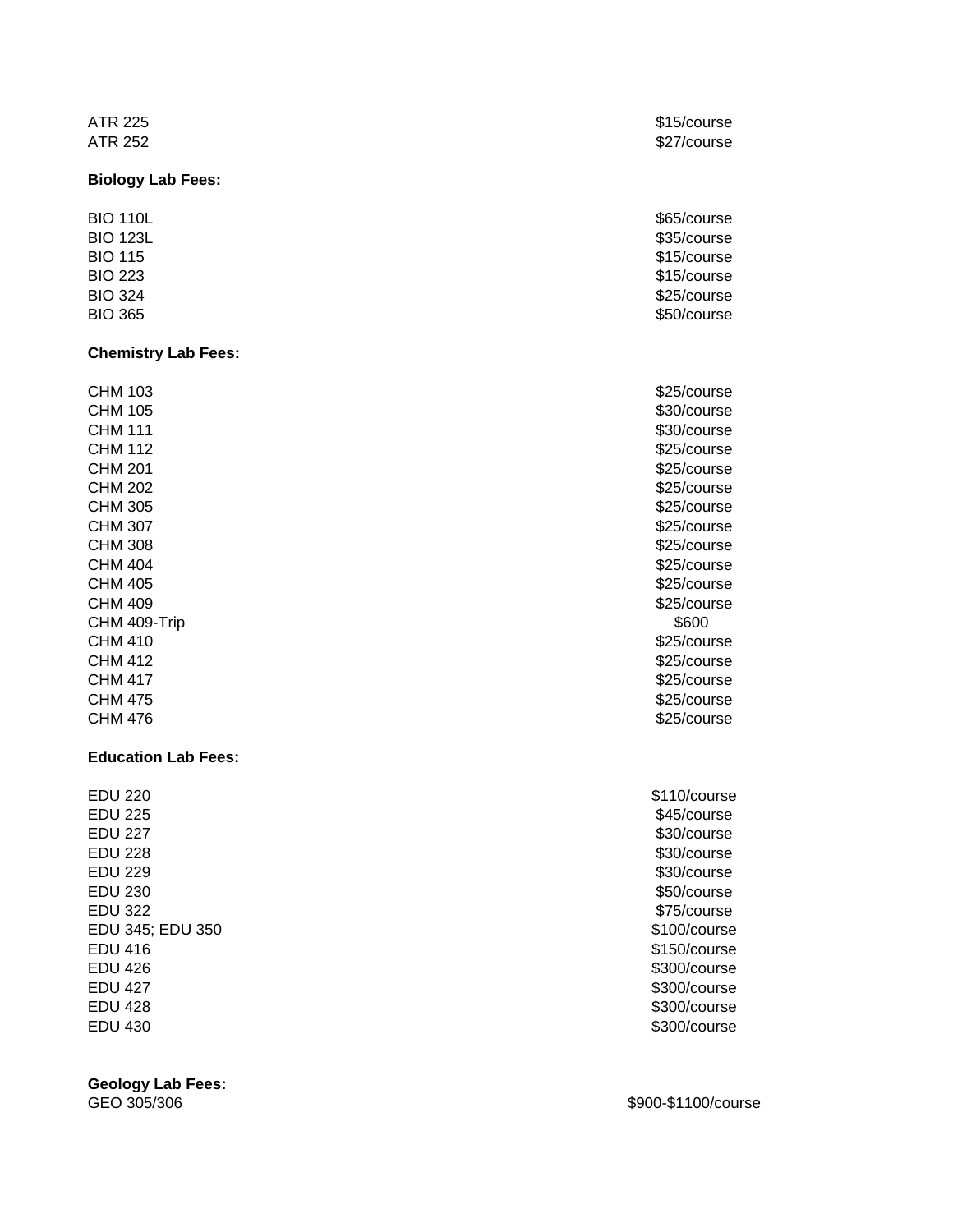### **HPE Lab Fees:**

HHP 100A \$17/course HHP 100J (Scuba) 6290/course to the state of the state of the state of the state of the state of the state of the state of the state of the state of the state of the state of the state of the state of the state of the stat HHP 100K (Ballroom Dancing) **\$10/course** \$10/course HHP 100N (Karate) **\$10/course** \$10/course HHP 318 **\$30/credit hour** HHP 322 **\$30/credit hour** HHP 343 **\$50/credit hour** 

#### **Intervention Specialist Licensure (EIS):**

EIS 361 \$75/course **Languages:**  $\textsf{SPA 101} \quad \text{\textcolor{red}{\textbf{S}}5/course}$  $\textsf{SPA 102} \quad \text{\textcolor{red}{\textbf{S}}}$ GER/SPA 489 \$200/course

#### **Math:**

MTH 115 Section 1 \$25/course

#### **Music Lab Fees:**

#### **Physics Lab Fees:**

PHY 101 \$25/course

#### **Psychology Lab Fees:**

#### **Graduate Lab Fees:**

#### **Counseling:**

MUS 373 \$75/course \$250 \$75.00 \$1.50 \$75.00 \$75.00 \$75.00 \$75.00 \$75.00 \$7.00 \$7.00 \$7.00 \$7.00 \$7.00 \$7.00 \$7 MUS 374 \$75/course

PHY 104 \$25/course PHY 172 **SASSES CONSUMING THE SET OF SASSES** 

PSY 491 \$30/course

COU 510 **\$25/course** to the set of the set of the set of the set of the set of the set of the set of the set of the set of the set of the set of the set of the set of the set of the set of the set of the set of the set of COU 518 **\$25/course** COU 580 **\$25/credit hour** COU 581 **\$25/credit hour** COU 582 **\$25/credit hour** COU 594 **\$25/credit hour** COU 596 **\$25/credit hour** COU 620 \$25/course that the set of the set of the set of the set of the set of the set of the set of the set of the set of the set of the set of the set of the set of the set of the set of the set of the set of the set of